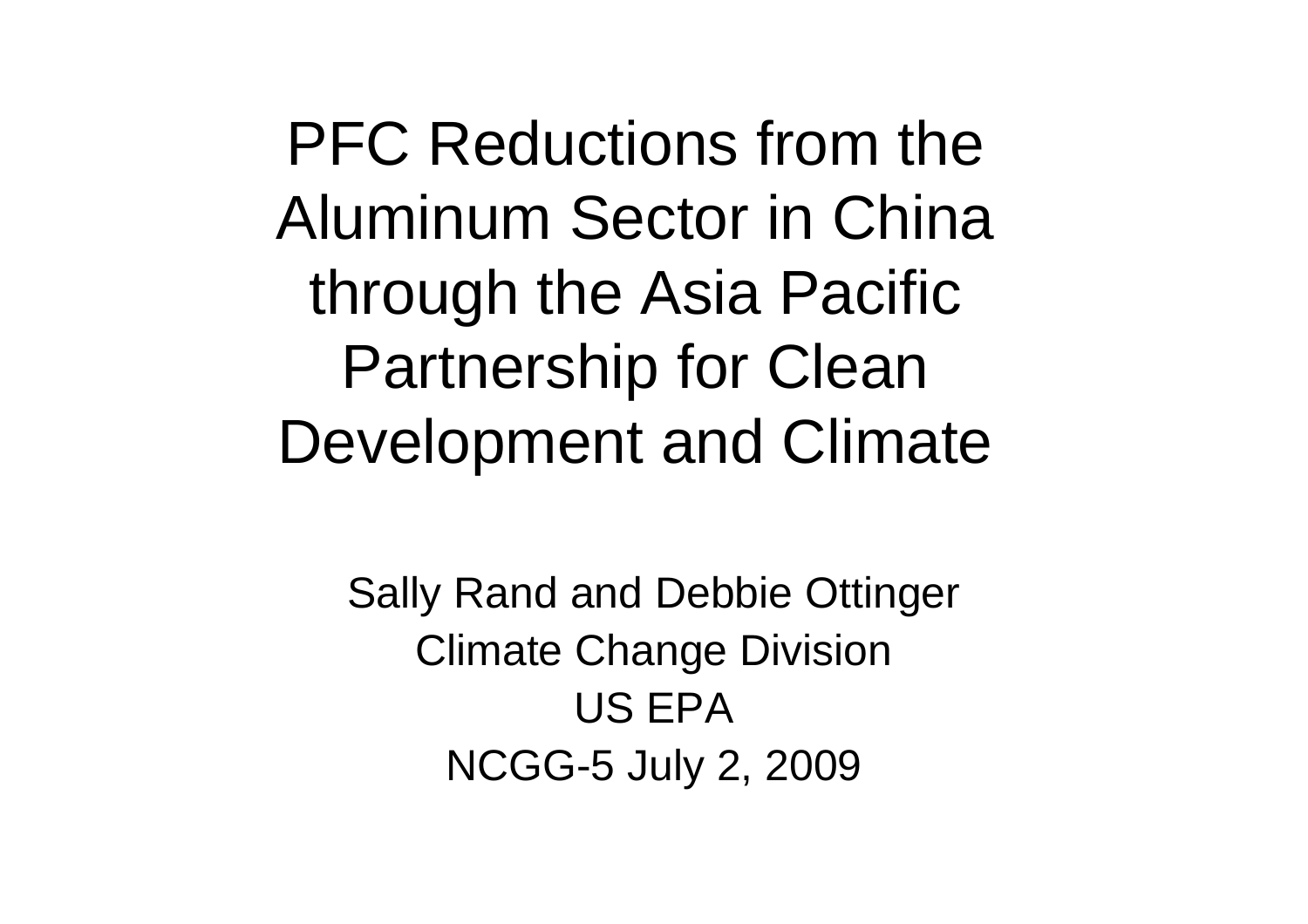### Asia Pacific Partnership for Clean Development and Climate

- Voluntary Government/Industry Partnership **Links of the Company** Australia, Canada, China, India, Japan, Korea, US
- Addresses energy, air pollution, energy security and climate
	- **Links of the Company**  Accelerate development and deployment of cleaner more efficient technologies
- Eight Task Forces
	- **Links of the Company**  Clean fossil energy, Renewable energy and distributed generation, Power generation and transmission, Steel, Aluminum, Cement, Coal mining and Buildings & appliances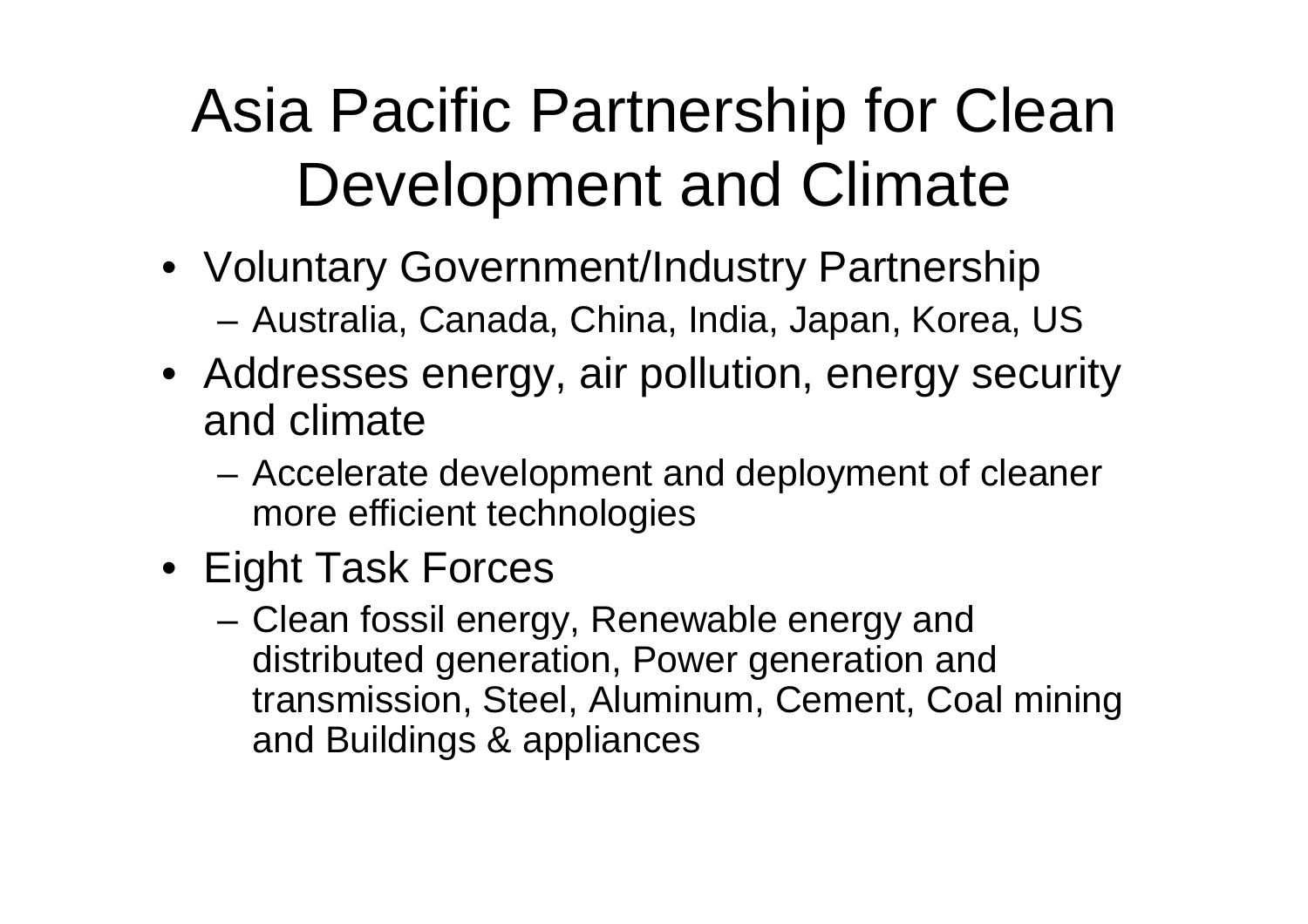## Aluminum Task Force

- Fast growing industrial sector
	- **Links of the Company** Energy-intensive and direct GHG emissions
	- and the state of the Especially in developing countries
- APP Countries account for 51% global primary production
	- and the state of the Significant potential to advance and transform environmental sustainability
- Promote best practices
	- and the state of the Training and technical support
	- – Identify impediments to deployment of best available and affordable technology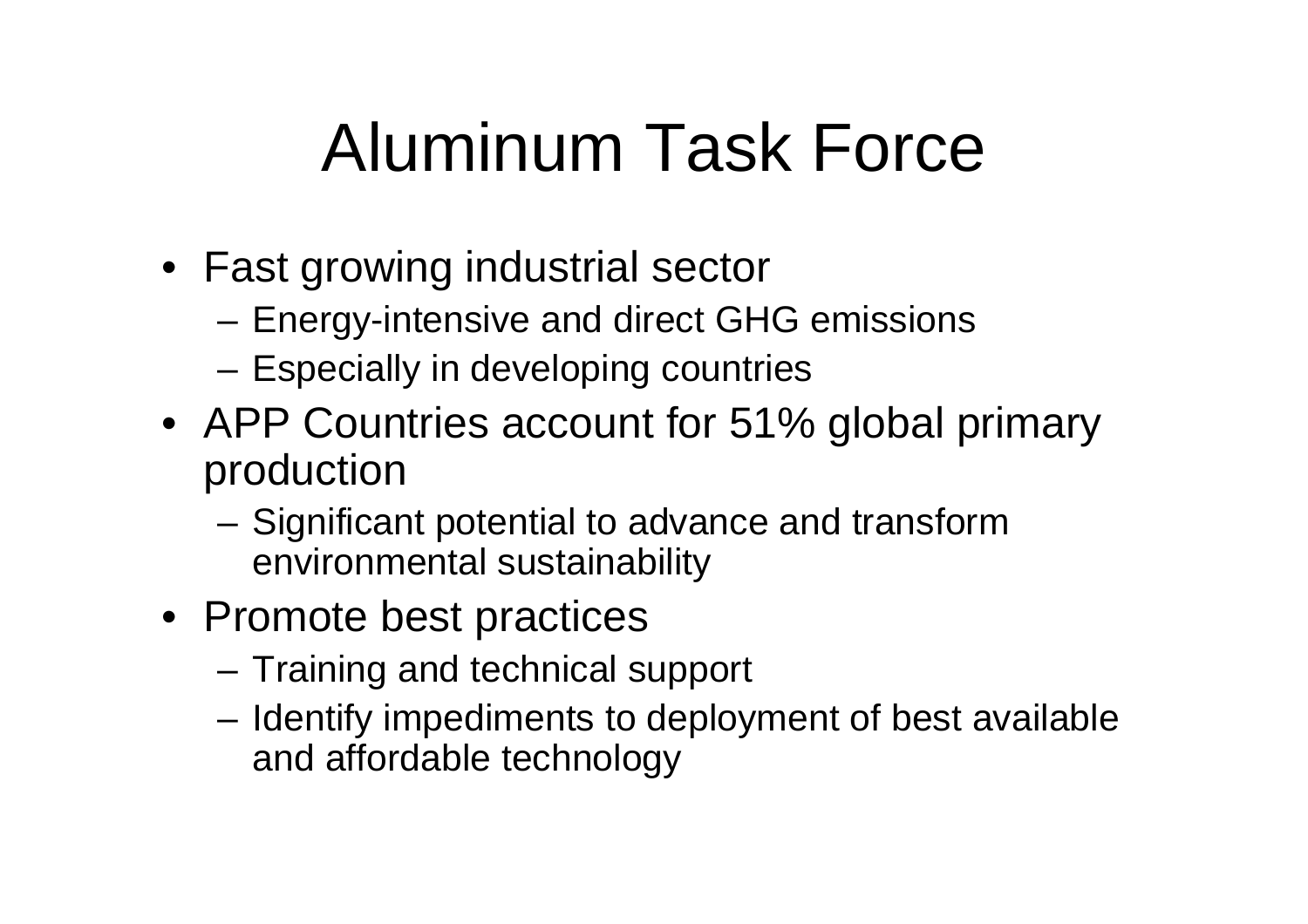#### Government and Industry **Participation**

- Both government and industry representatives on the Task Force
- Industry, government and academia participating in various projects
- Effective approach for setting priorities, identification of current best practices and accessing technical expertise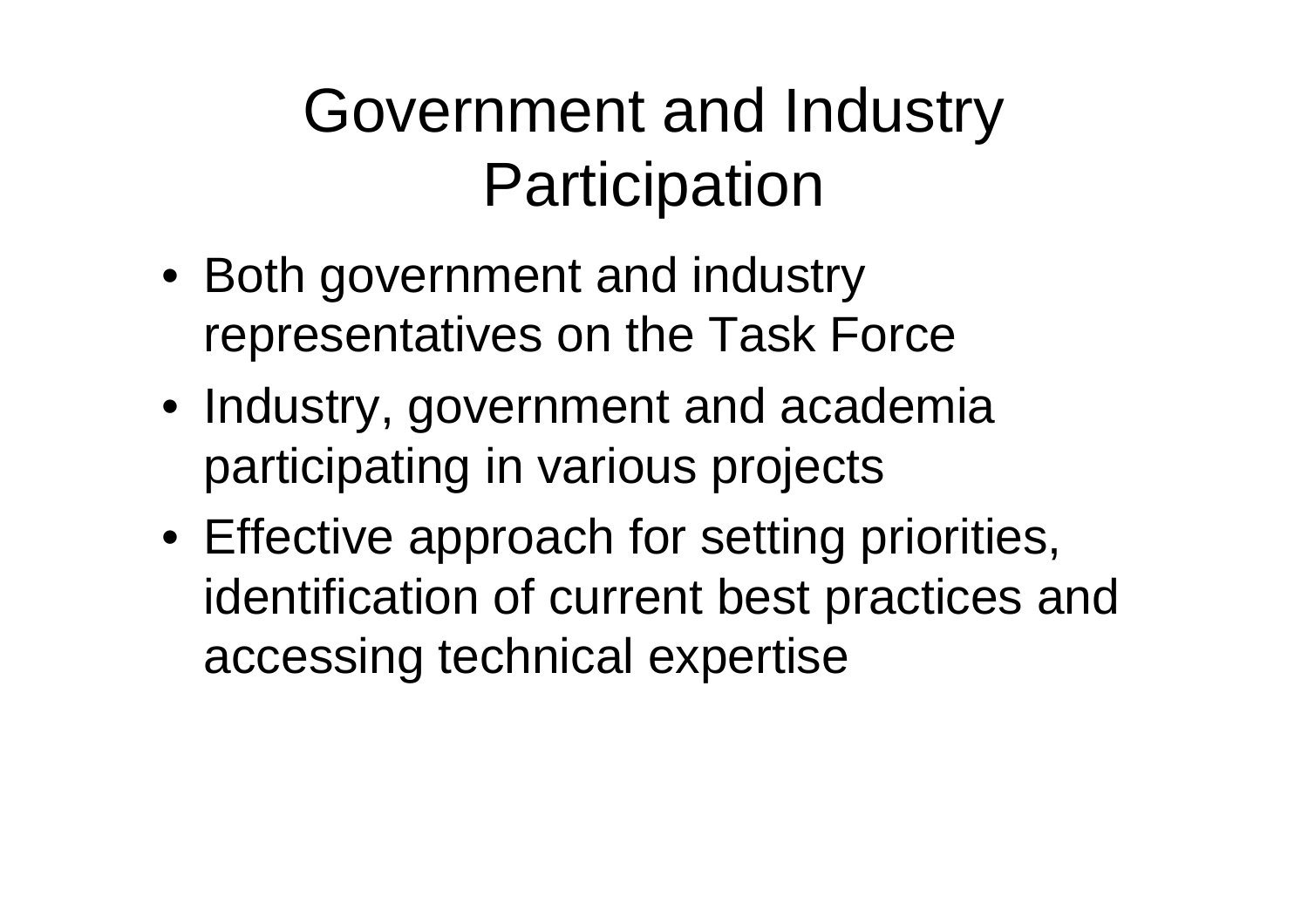# Al Task Force Projects

- PFC Management\*
- Anode Effect Termination
- Bauxite Residue Management\*
- High Silica Bauxite Processing
- Fluoride Emissions Reduction
- Linkages to Technology Providers
- Aluminum Recycling
- Aluminum Sustainability Measuring and Benchmarking

\*APP Flagship – priority sector projects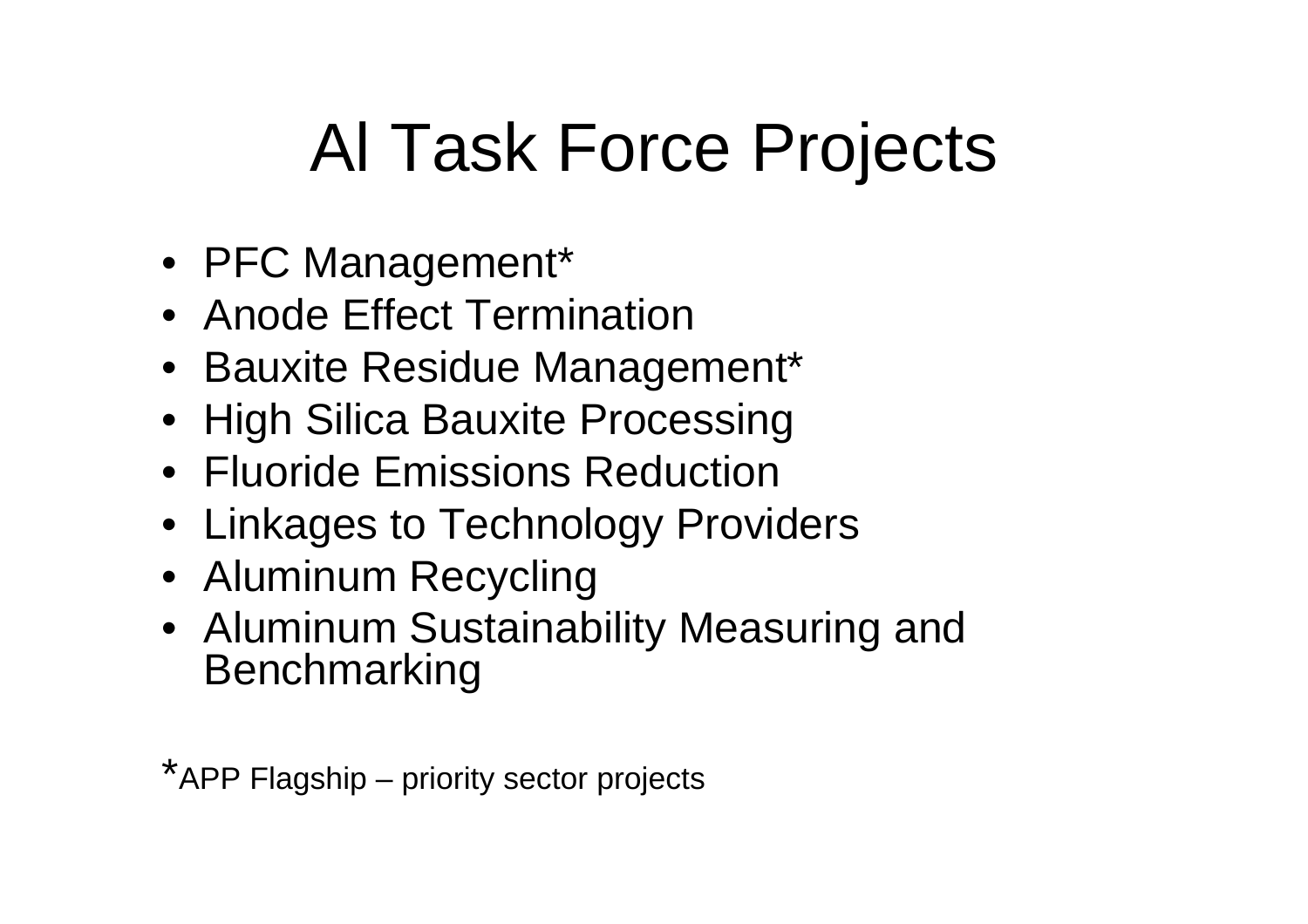# PFC Management

- Goal: Enable all facilities in Partnership countries to minimize PFC emissions
	- – using global benchmarking standards for AED, AEF and AE definition, inventory, etc.
- US and China co-chair project
	- Australia and Canada in-kind and financial contributors
- PFCs highly potent and persistent GHGs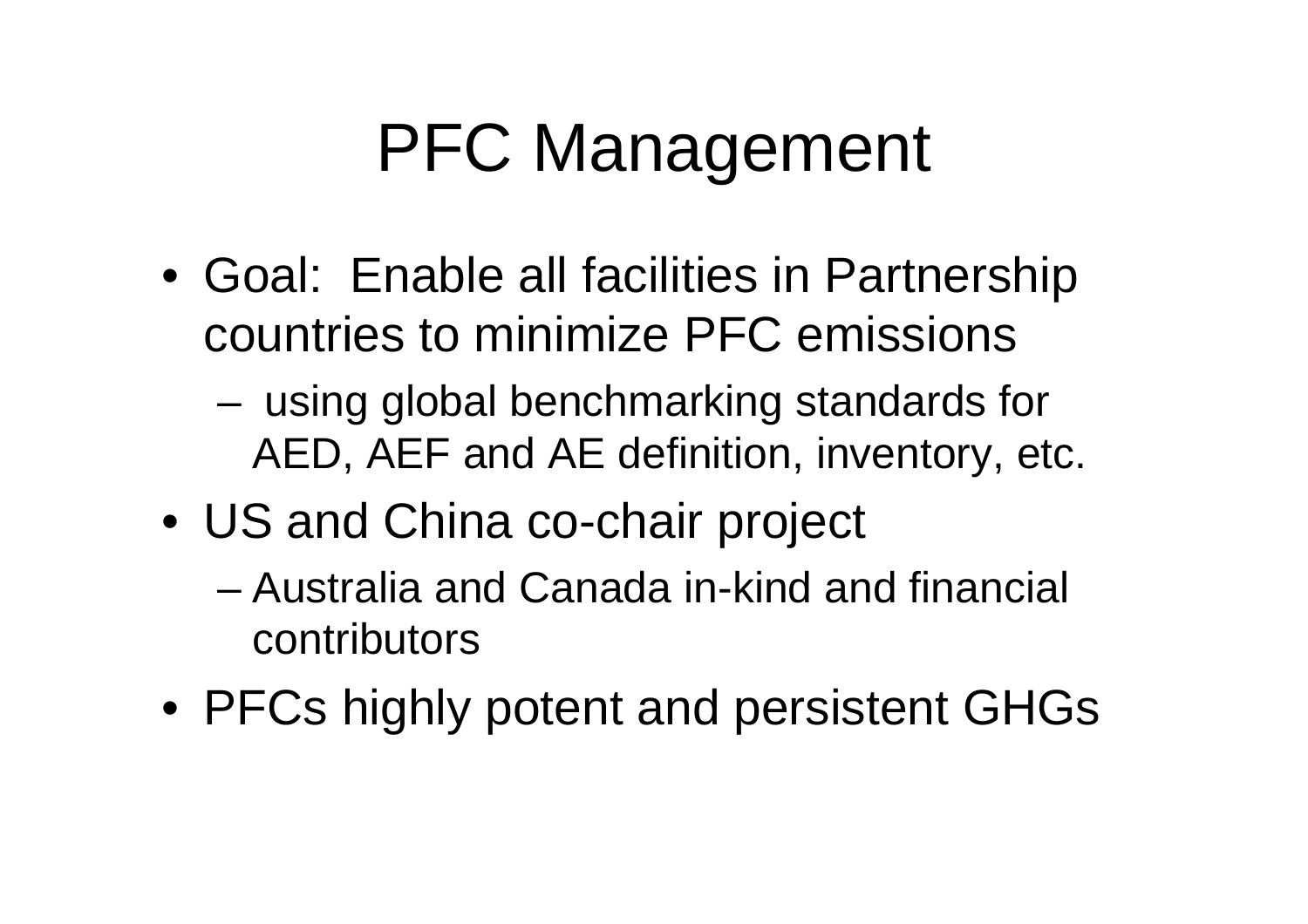# PFC Management Opportunities

- Inadvertent by-product generated during smelting process
	- Cell voltage spikes due to insufficient alumina concentration
	- Emissions a function of Anode Effect frequency (AEF) and duration (AED)
- Reduce emissions through targeted process management and systematic focus on variables that lead to anode effects
	- Alumina feeding system, training staff on best practices, monitoring alumina properties, mechanical maintenance and monitoring cell parameters, upgrades to computer control systems, automated AE termination
- Requires sustained and systematic operational efforts to achieve low AEF
	- Extremely low AEF now documented for all technology types (prebake and Soderberg).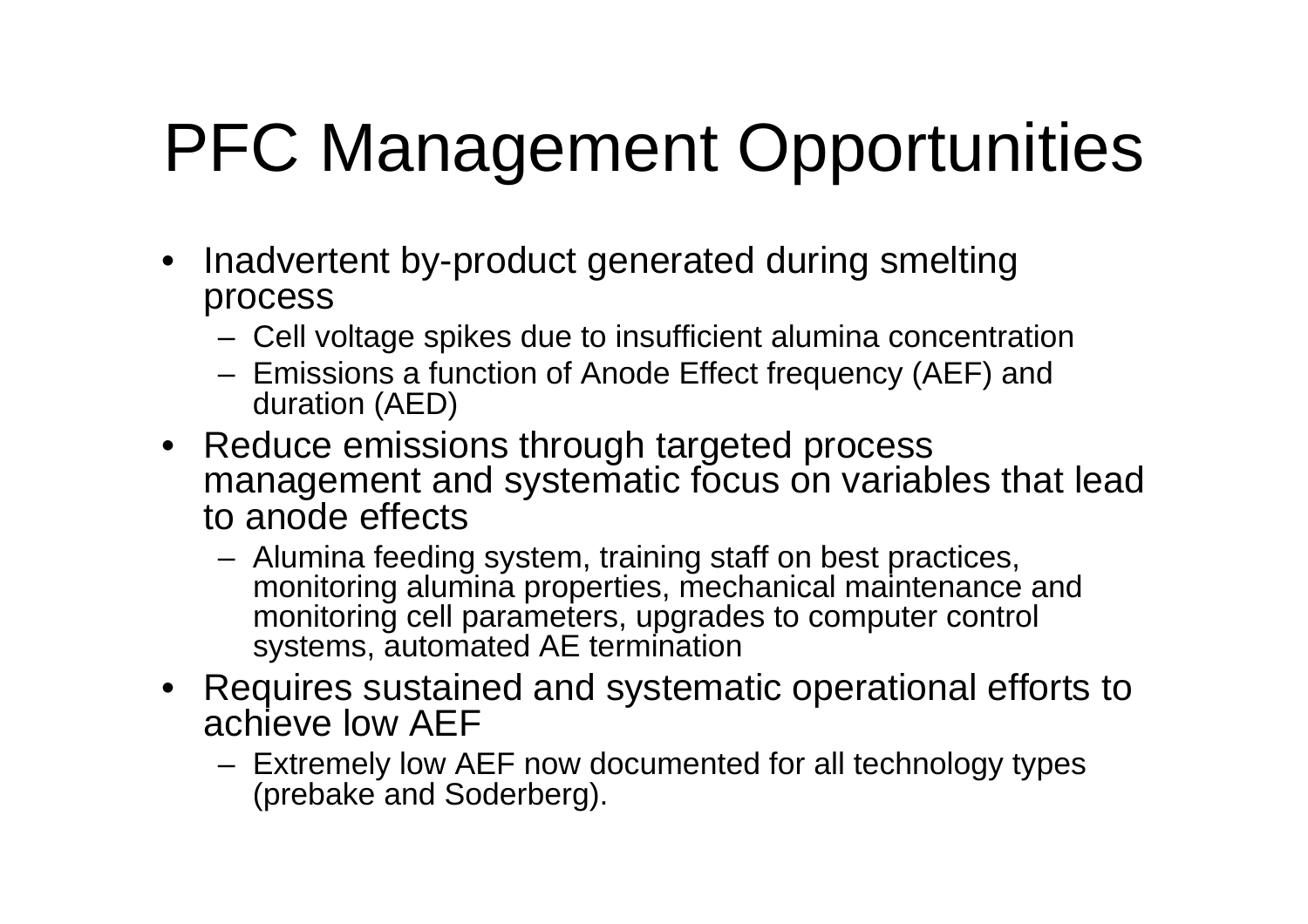# Primary Aluminum in China

- Largest global producer of primary aluminum
- Production capacity nearly double second (Russia) and third (Canada) largest producing countries combined
- Both state-owned (~80%) and privately owned production
- Uses domestically designed and manufactured cell technology, nearly all Prebake
- Estimated 80 smelters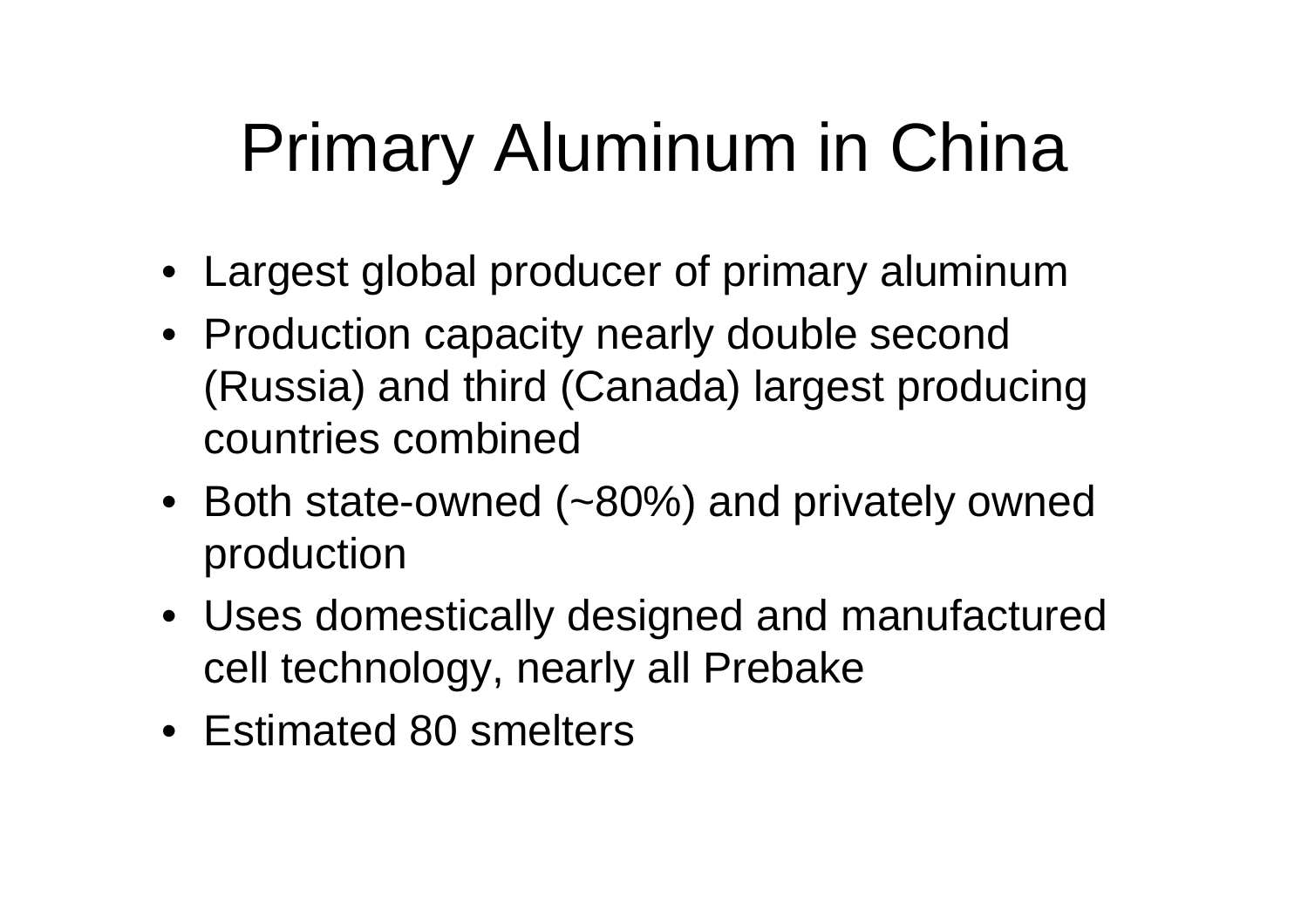### PFC Management Activities in China

- PFC Management Workshop
- Study Tours
- Demonstration Project
- Smelter Measurements
- Continuous Emissions Evaluation
- Anode Effect Termination Computer Control Project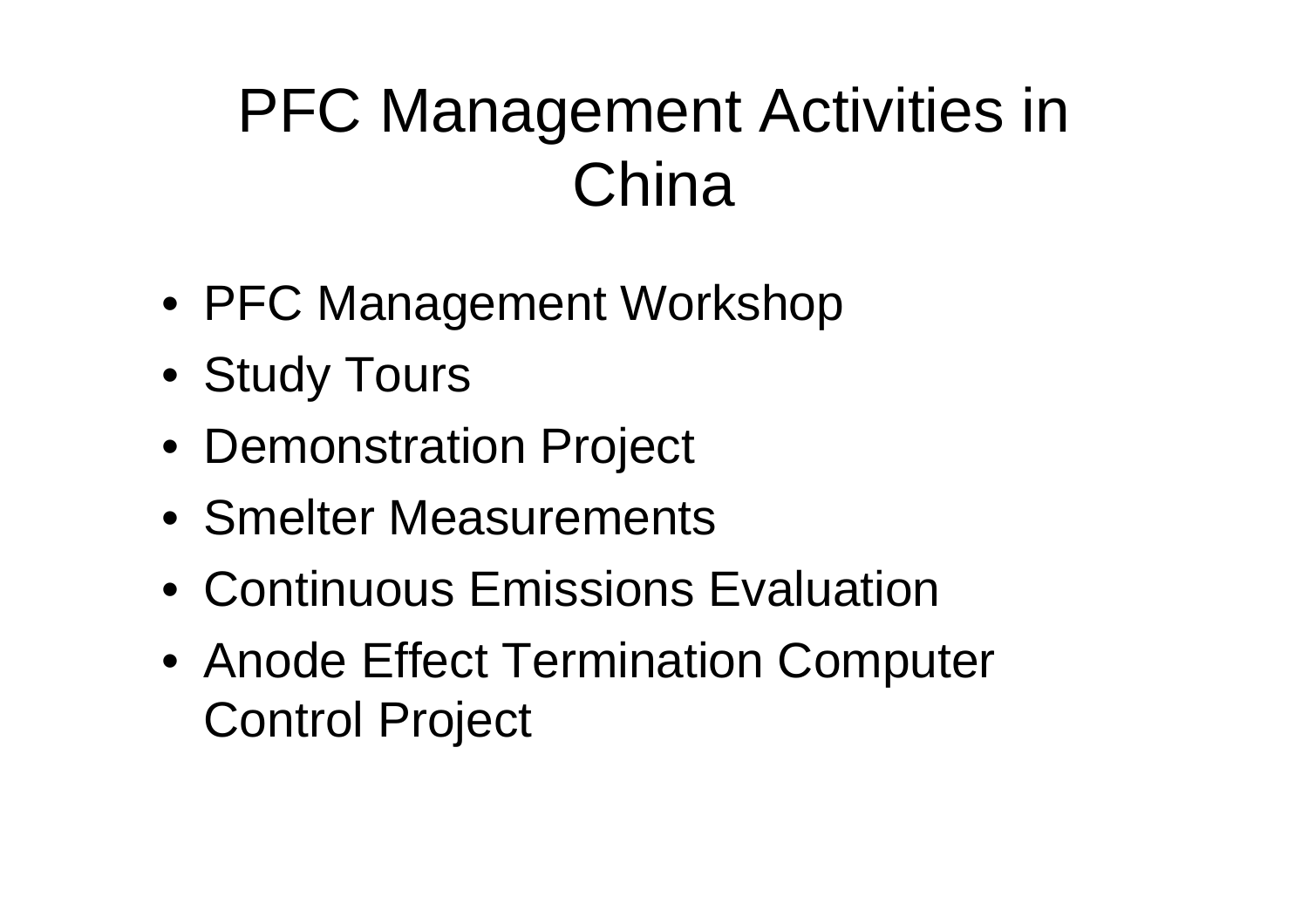### Conclusion

- Unique government/industry sector-based initiative
- Unprecedented access to state-of-art best practices
- Brings together industry and government experts
- Management efforts still early in China but momentum and confidence growing